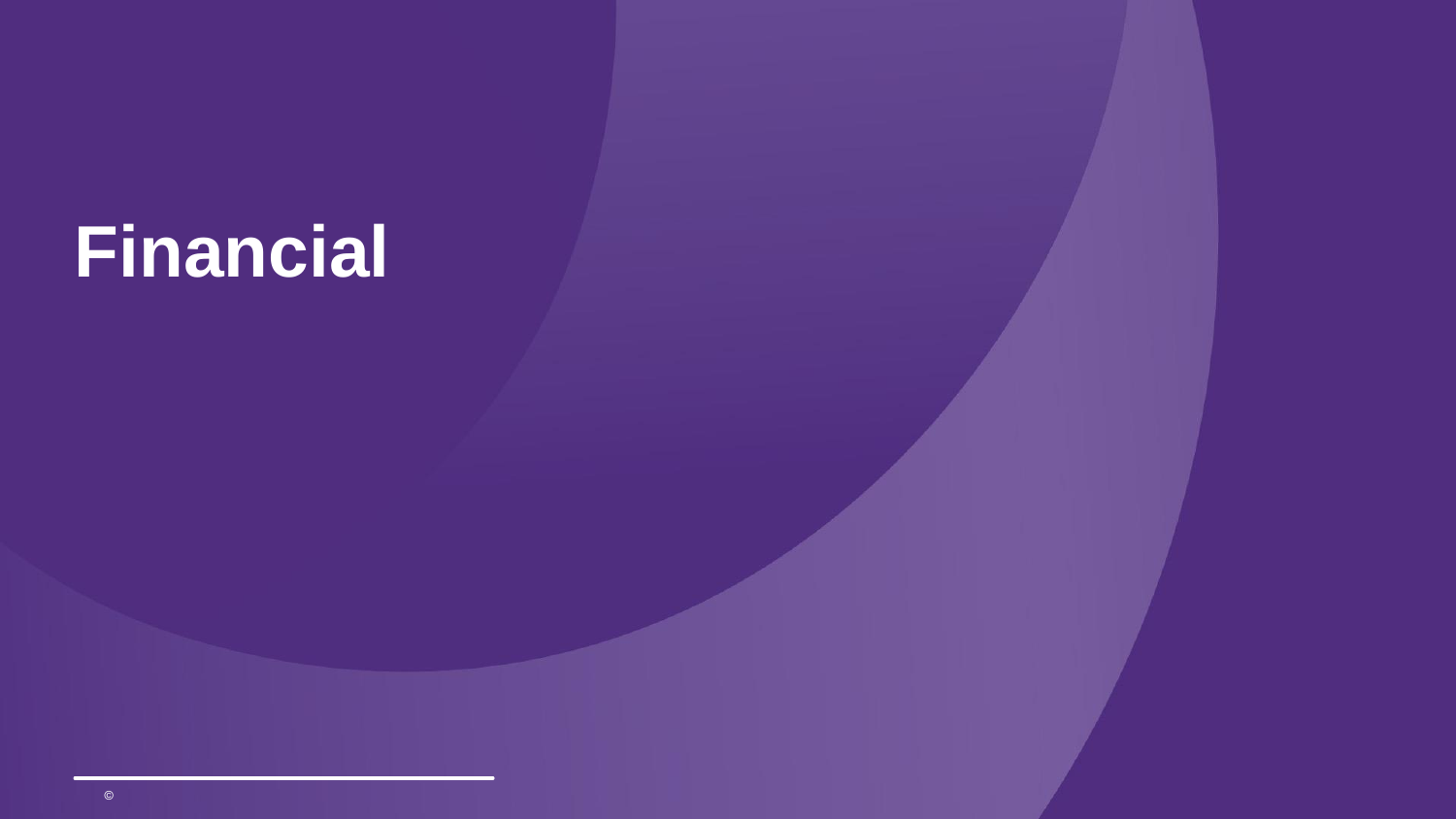

#### **Greece**

- A special financial state subsidy is provided to the affected enterprises in the form of a fully or partially refundable prepayment. The financial support is exempted from tax, seizure and shall not be offset against any liability.
- An interest subsidy will be granted for a period of 3 months to business sectors which have mostly been affected. Businesses, that meet certain requirements may file an application from 15.4.2020 to 30.6.2020.
- State-guaranteed loans will be provided under certain conditions.
- A special subsidy to farmers of an amount up to 25.000€



#### **Cyprus**

• Announced a package of measures to support the country's economy. The package concerns €450m, which will have a net fiscal impact and another €250m to boost the liquidity in businesses in the next two months.



#### **Bulgaria**

• Anti-epidemic measures have been adopted. The Public Procurement Act shall not be applied for certain supplies related to the measures.

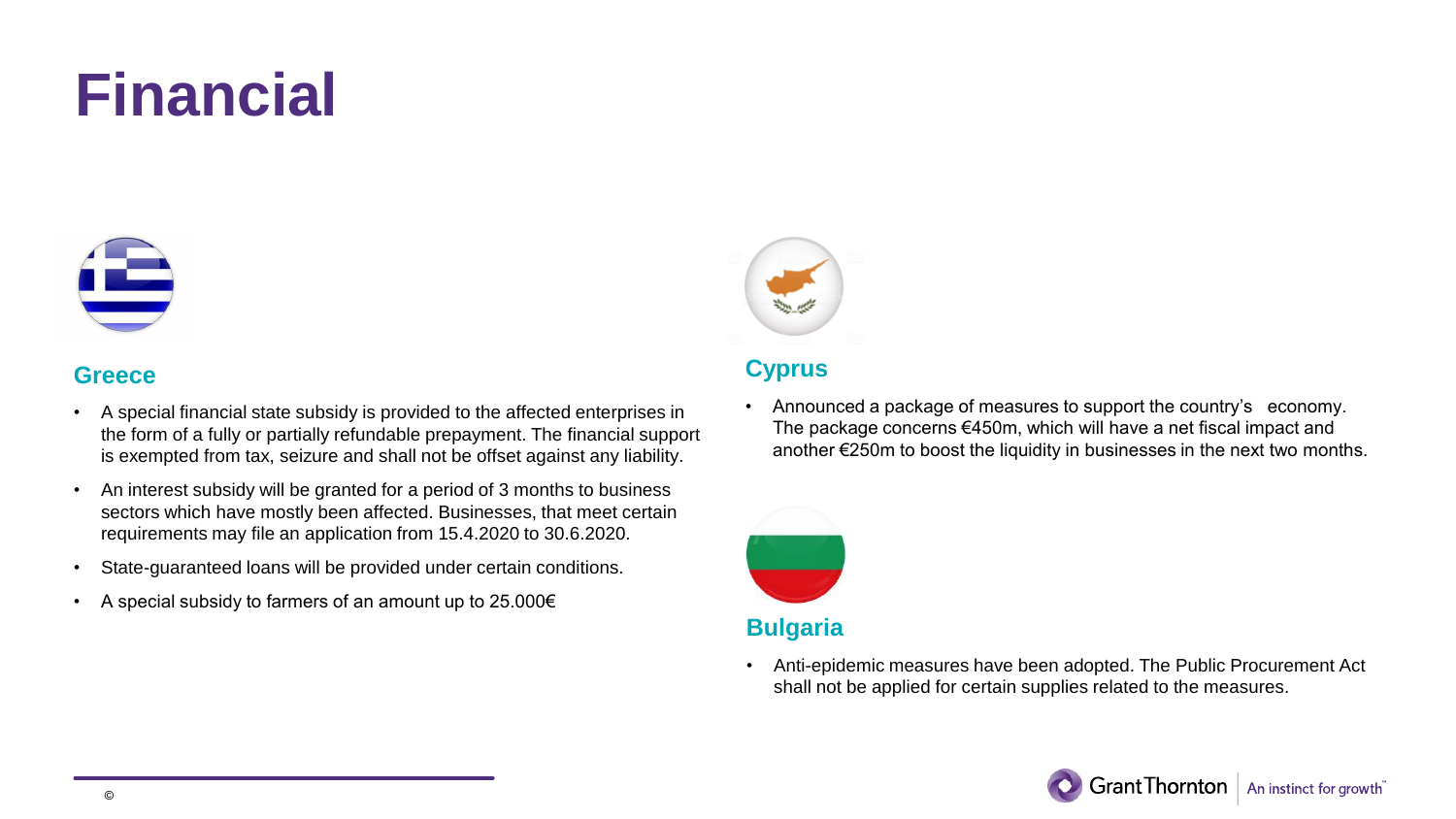

#### **Turkey**

- The loan principal and interest payments of the companies whose cash flows have deteriorated will be delayed for a minimum of three months, while additional financial support will be provided if necessary.
- Inventory financing support to exporters will be provided to maintain the capacity utilization rates during the temporary slowdown in exports.
- The Credit Guarantee Fund limit will be increased from TL25 billion to TL50 billion and it will be provided to small- and medium-sized enterprises (SMEs) and companies with liquidity needs and collateral deficit.
- The Government will encourage the introduction of loan packages for social purposes under favourable and advantageous conditions for citizens.



#### **Romania**

- The Public Finance Ministry implemented a multiannual program to support SMEs. The program includes the state guaranties for loans granted to companies, as well as the subsidies for the interests due for such loans. The maximum level of loans and of the guarantees depends on the size of the enterprise, as well as on the destination of the loan (i.e. loans for working capital or for investments).
- The state aid scheme has a budget of 161 mil EUR and the threshold for state guaranties is 3.1 mld EUR.
- By way of exception from the budgetary discipline, the state budget could be rectified, in order to ensure the financial resources for the management of the pandemic.

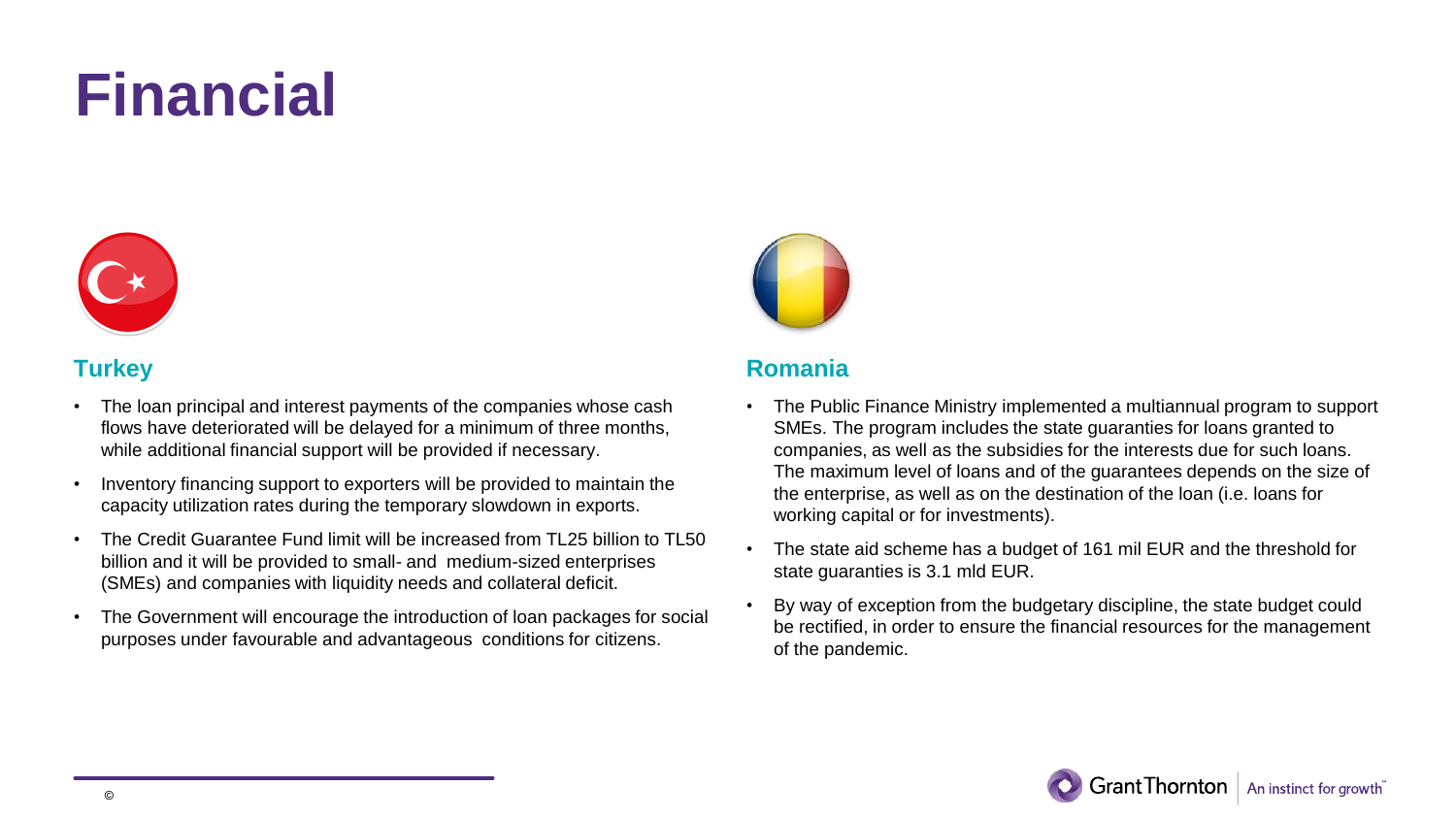

#### **Albania**

- Bank of Albania has decided to reschedule all loan instalments with payment dates within13th of March 2020 till 31st of May 2020. Iindividuals and businesses may postpone up to three months the installments of their loans.
- The government will provide financial loan guarantee to banks, to sustain entities established and operating in Albania in all sectors and activities of the economy.
- The scheme aims to incentivize crediting for enabling payments of salaries to employees of commercial entities whose activity has been affected by the measures taken by the government in the management of the situation created by COVID-19. and does not apply to taxpayers with an annual turnover of up to 14 million ALL, whose employees are beneficiaries of the special salary according to DCM no. 254 dated 27 March 2020.



#### **Republic of North Macedonia**

- The legal interest is reduced by 50% (from 10 to 5% for legal entities and from 8 to 4% for natural persons).The banks and savings houses will offer more favorable contract terms. The reference rate for calculating the penalty interest rate is 1.75%.
- Banks will offer more favorable terms to legal entities such as prolongation of repayments, reprogramming, grace period, favorable interest rate etc., while for the natural persons the banks will postpone repayments in installments.
- The Development Bank of North Macedonia will provide an additional 8 million denars interest-free loans to micro, small and medium enterprises, depending on the number of employees. The maximum amount of loan that will be approved to the borrower cannot be higher than 5,535,000.00 denars (90,000 euros), and the minimum amount of loan cannot be lower than 184,500.00 denars (3,000 euros).
- The Development Bank will offer low rate loans to companies through commercial banks, while the Ministry of Finance will subsidize the interest rate.

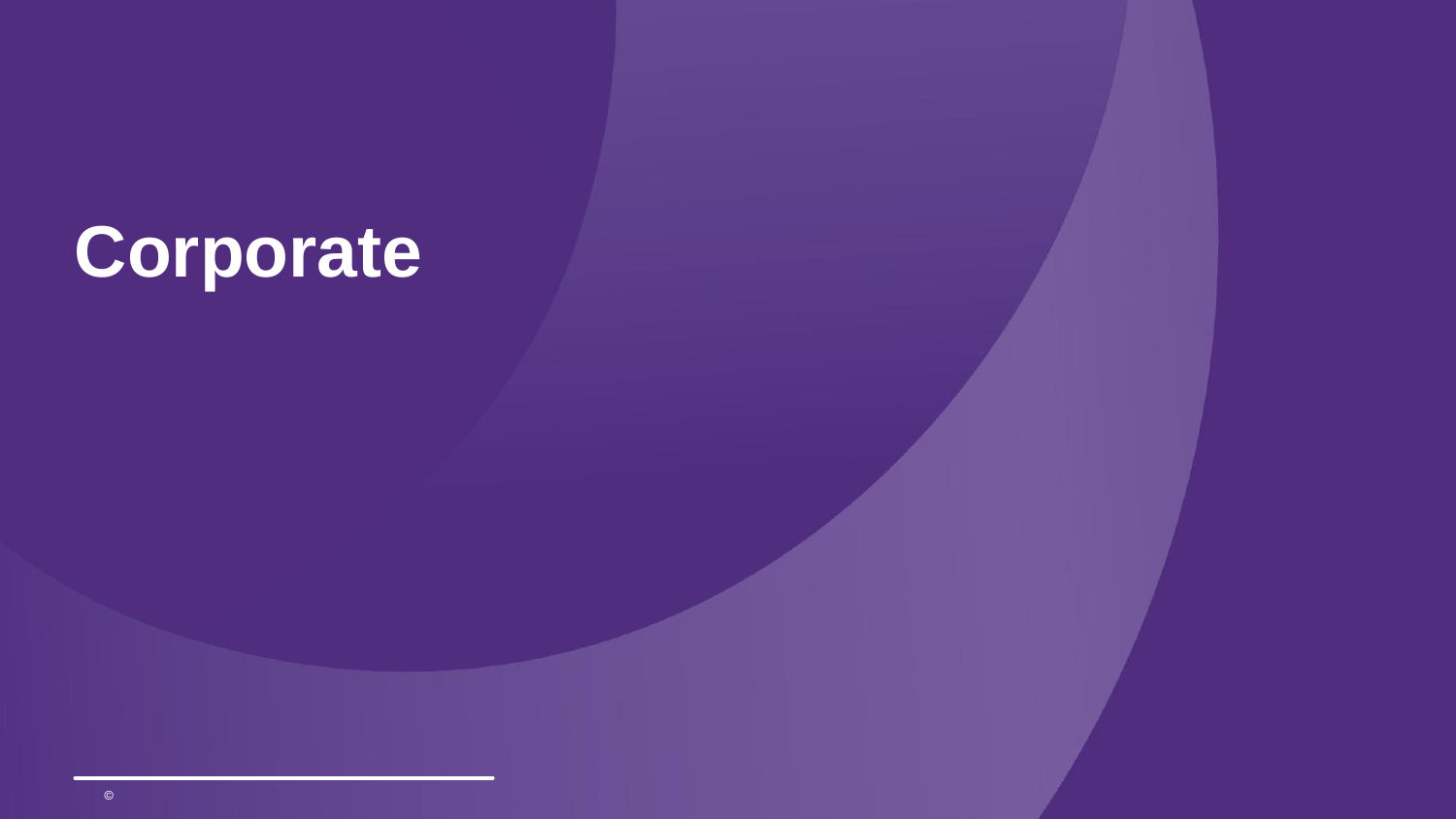

#### **Greece**

- The publication deadline of the annual financial statements of companies whose shares are listed in the Athens Stock Exchange as per the financial year ending at 31/12/2019 is extended until 30/06/2020.
- Suspension of the repayment of loan capital until 30th September 2020 upon borrower's request for businesses under certain conditions.
- Discount of 40% on rent for months March, April and May 2020 for commercial residence leases under certain conditions.
- For the period from 30/03/2020 to 31/05/2020, the deadlines for the expiry and payment of cheques and other securities issued by enterprises whose business activity has been suspended or are included in the list of affected businesses, is suspended for 75 days.



#### **Cyprus**

- Government guarantees up to €2bn for subsidies of interest rates and granting new low-interest loans to Corporations and Independent Employees.
- Special Benefit Plans for the suspension (or partial) of Business operations.
- Suspension of payments under existing credit facilities for nine (9) months. This measure applies to legal entities and natural persons (including self employed individuals). The suspension is effective from 30 March 2020 up to 31 December 2020.

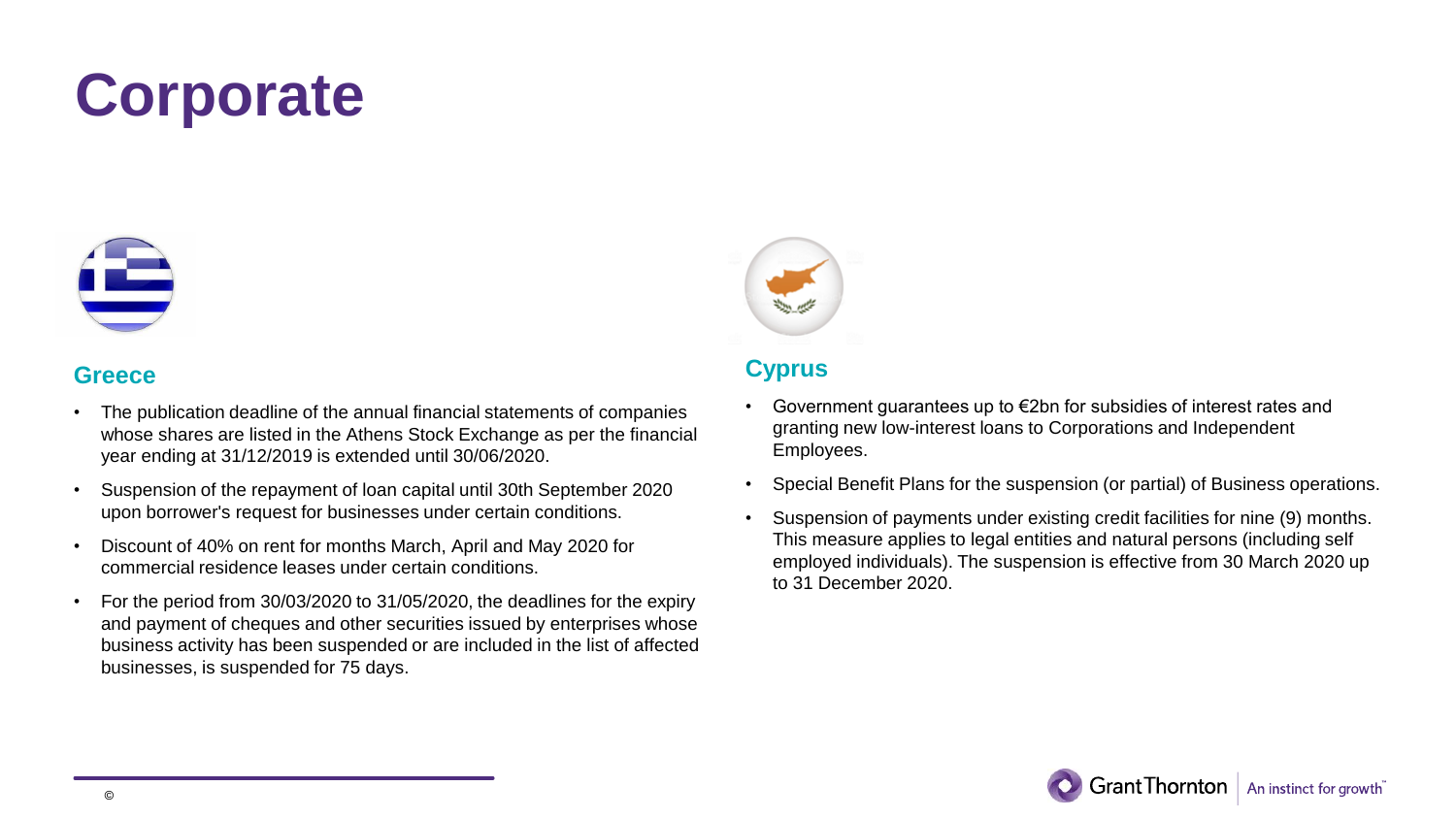

#### **Bulgaria**

- The deadline for filling the annual financial statements into commercial register, consolidated financial statements and annual reports of the enterprises shall be extended up to 30 September 2020. The signing of the annual financial statements for 2019 could be made by means of qualified electronic signatures.
- Otherwise, public entities shall submit their annual financial statements to the Financial Supervisory Commission and Bulgarian Stock Exchange until 31 July 2020.
- Insurance company are obliged to report before the Financial Supervisory Commission until the beginning of June according to the terms as advised by EIOPA Guidelines.



#### **Turkey**

• April, May and June principal and interest payments to Halkbank by tradesmen and artisans who declare that their businesses have been negatively affected during this period will be postponed for three months.

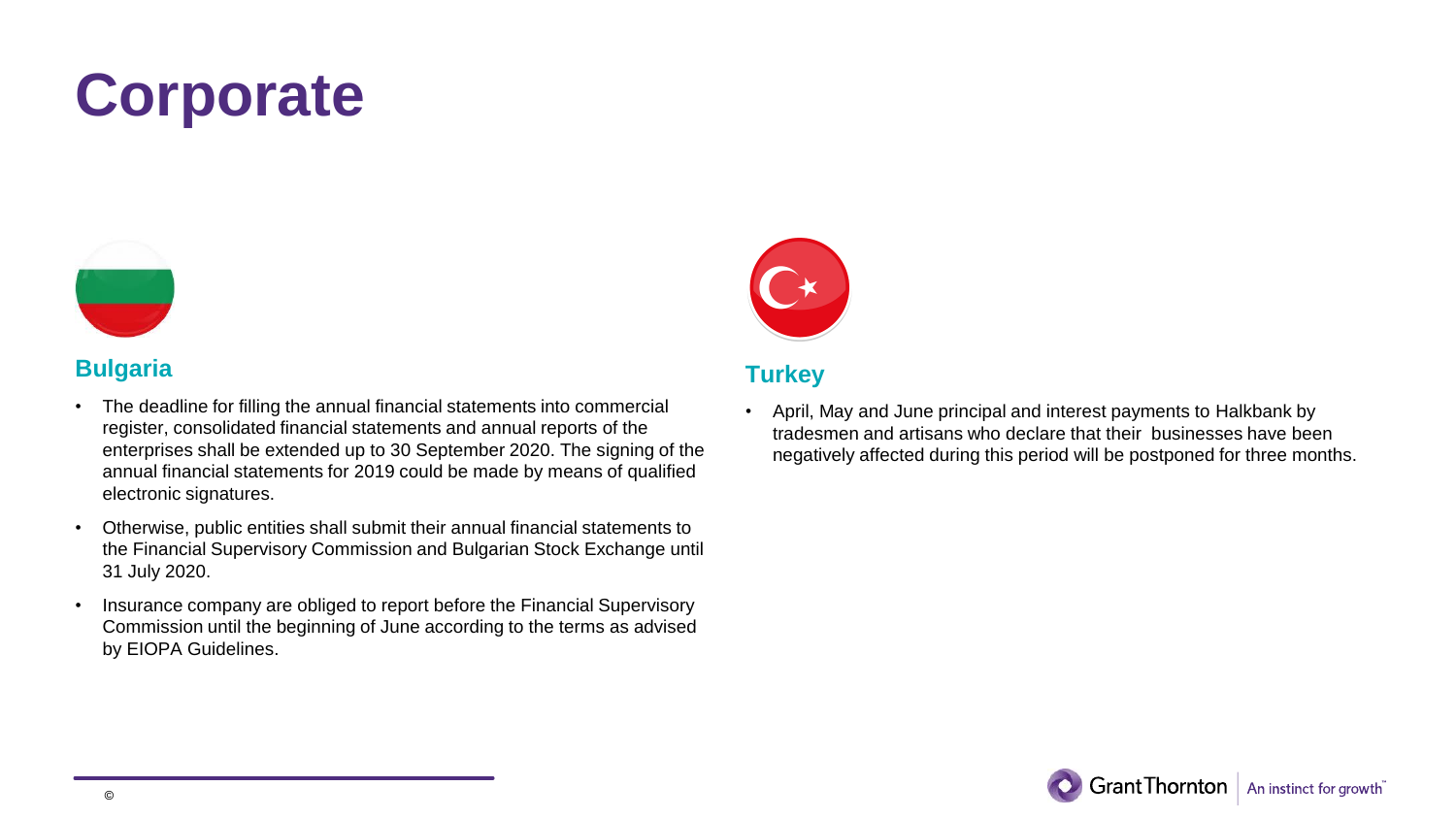

#### **Romania**

- The enterprises with total or partial interruption of the activity because of the pandemic may request, under certain conditions, emergency certificates issued by the Ministry of Economy, to be used in relations with public institutions for obtaining incentives / support measures, or in commercial relationships, according to the law.
- Postponement of payment for loans installments, utilities, rent for certain categories of taxpayers is allowed.
- Meeting the obligations to declare the real beneficiary under the AML regulations was postponed for 3 months.
- The statutes of limitation and any other time limits do not start to elapse and, if they started to elapse, they are suspended for the entire duration of the state of emergency.



#### **Albania**

- The deadline for the submission of the Financial Statements by uploading on-line onto the e-filing tax system, which was originally on 31 March 2020, has been extended by a four-month period, i.e. by 31 July 2020.
- For taxpayers reporting turnover of up to Albanian Lek 14 million that have stopped having activity and have a lease contract for business purposes, the payment for April and May 2020 can be postponed or paid proportionally, after May 2020, as mutually agreed between the lessor and the lessee.

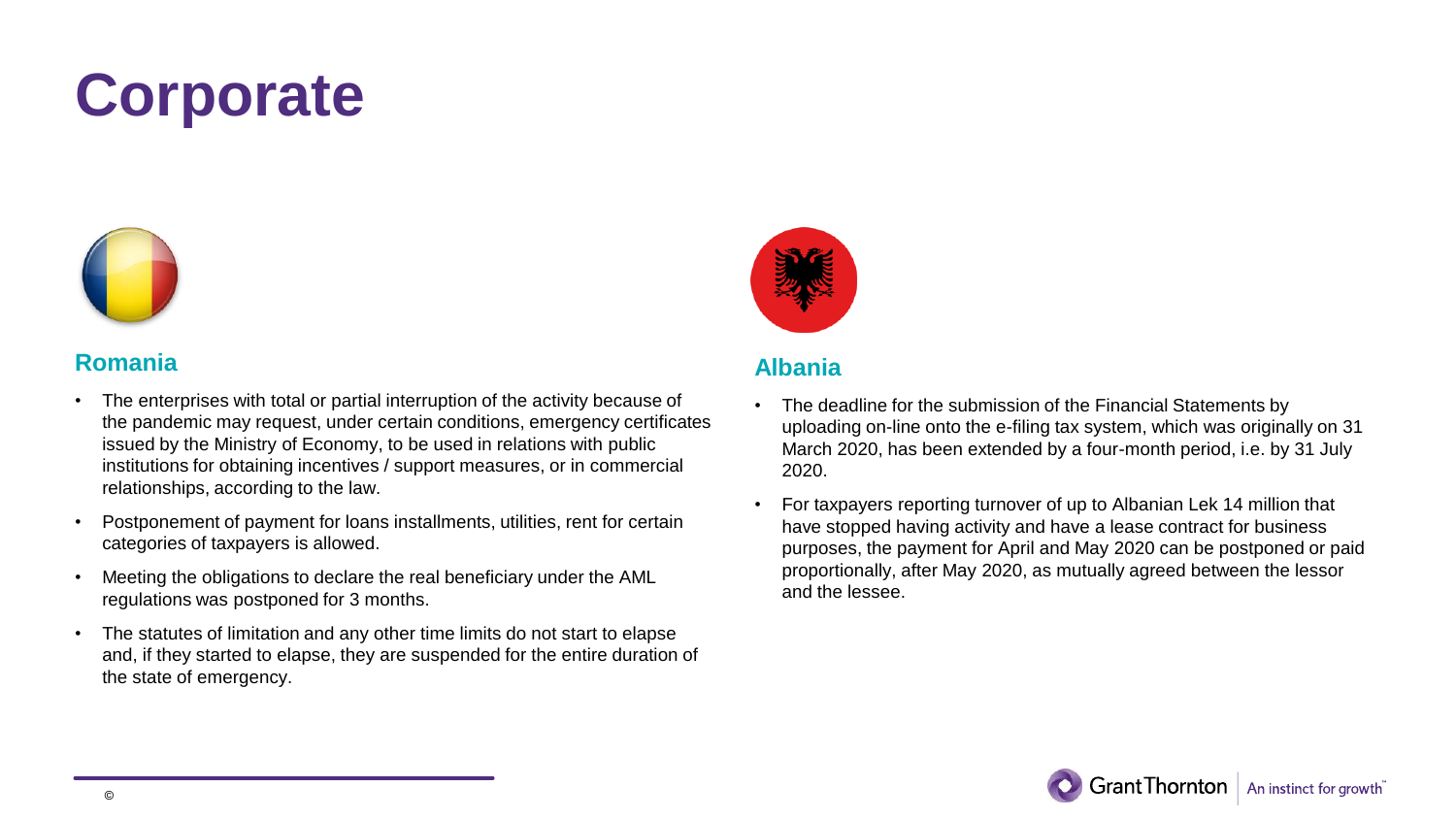

#### **Republic of North Macedonia**

- The Council of the City of Skopje adopted a Decision starting from 01.01.2020, which reduces the utility fee for a company, for the taxpayers that perform activity on the territory of the 10 municipalities in Skopje.
- The Decree enacts the application of the Bankruptcy Law, i.e. it is determined that the initiated bankruptcy proceedings are terminated, and no new ones are initiated, for the duration of the state of emergency.
- Special regulation for the deferment of the rent payment for companies.

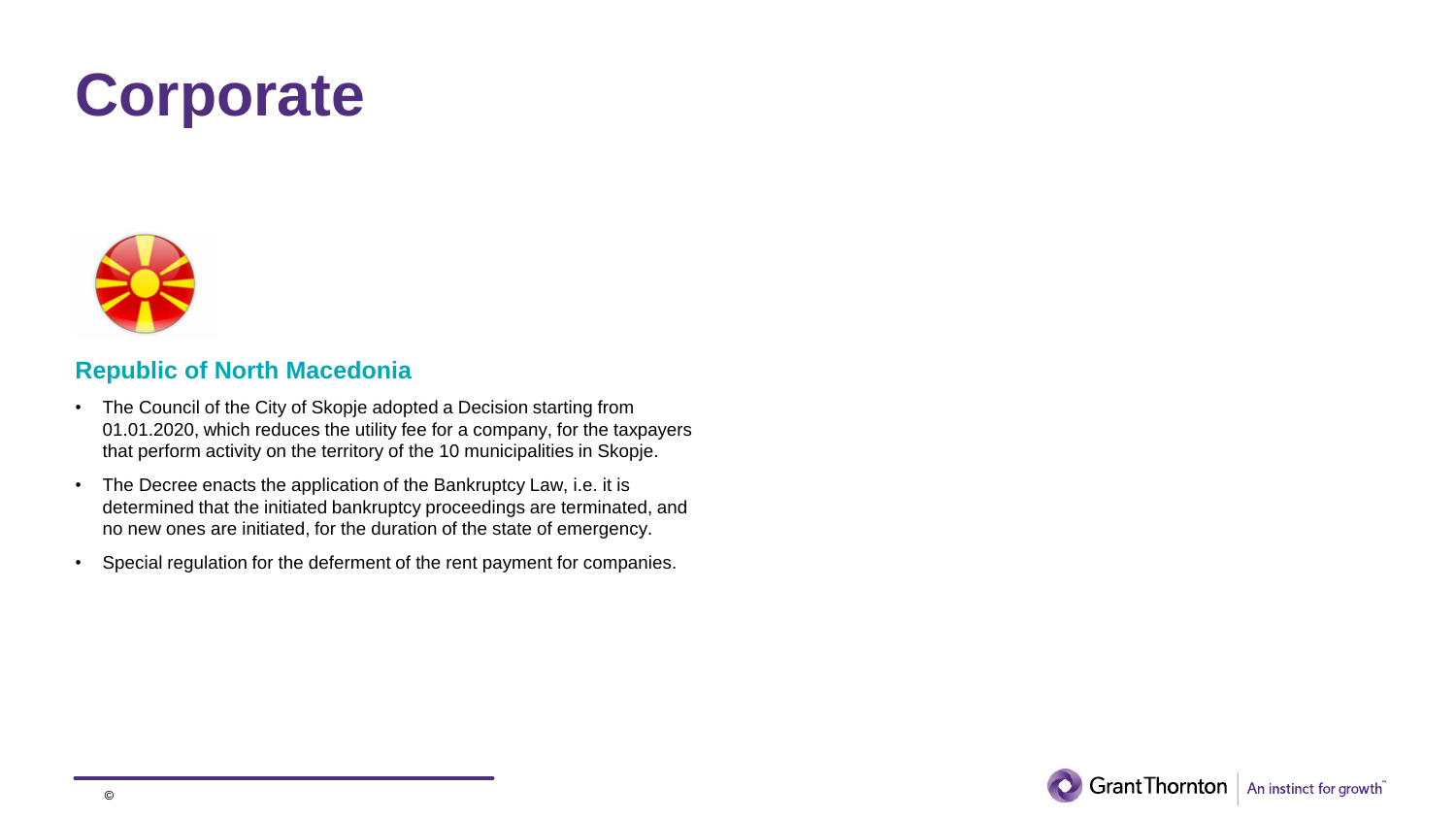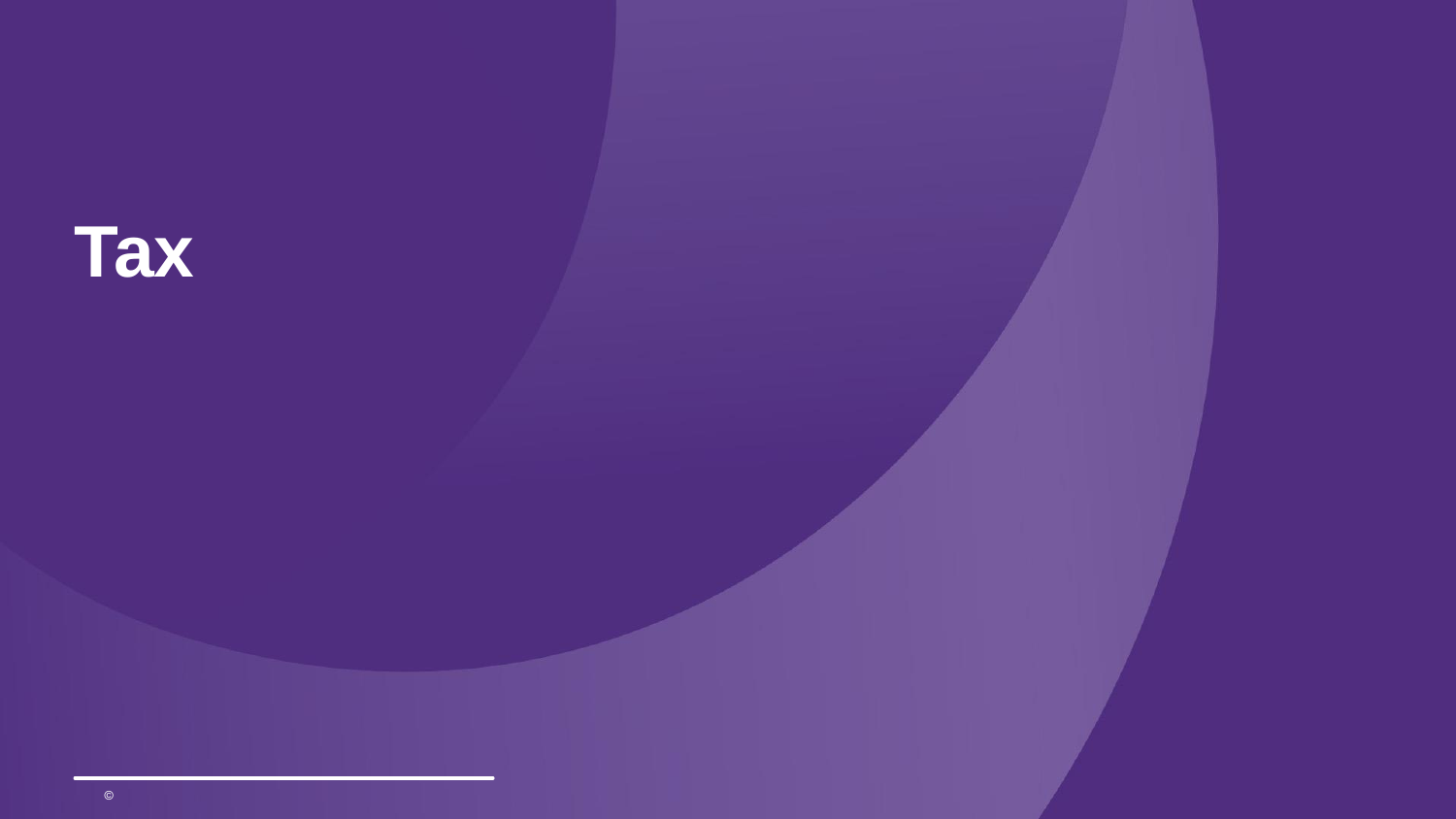



#### **Greece**

- The payment deadline of tax liabilities (including VAT liabilities), which become due from 11 March 2020 until 30 April 2020, is extended to 31<sup>st</sup> August 2020 for businesses affected by the pandemic. The deadline for such businesses has been extended to 30 September 2020, regarding tax liabilities of May 2020
- A 25% discount applies to instalments of assessed liabilities to the tax authorities, which are due from 30/03/2020 to 30/04/2020, in case of timely payment. If the liabilities fall under a settlement scheme, a 25% discount applies to the installments of the settlement.
- For VAT tax liabilities paid timely in April, taxpayers have the possibility to get a 25% offset of future liabilities.
- VAT tax rate on hygiene products has been reduced from 24% to 6%. This measure will apply to the end of 2020.



#### **Cyprus**

- Extension of the obligation to submit tax returns for two (2) months.
- Non payment of the increased contribution to GHS (General Healthcare System) for three (3) months.
- Temporary deferral of VAT Payable up to November 2020 (subject to conditions and exceptions).
- Special Arrangements for overdue tax liabilities;
- Merchant Shipping (Fees and Taxing Provisions)
- (as amended) Law of 2010 extend the date of payment of the Cyprus Registry Maintenance Annual Fee and the tonnage tax of Cyprus ships.

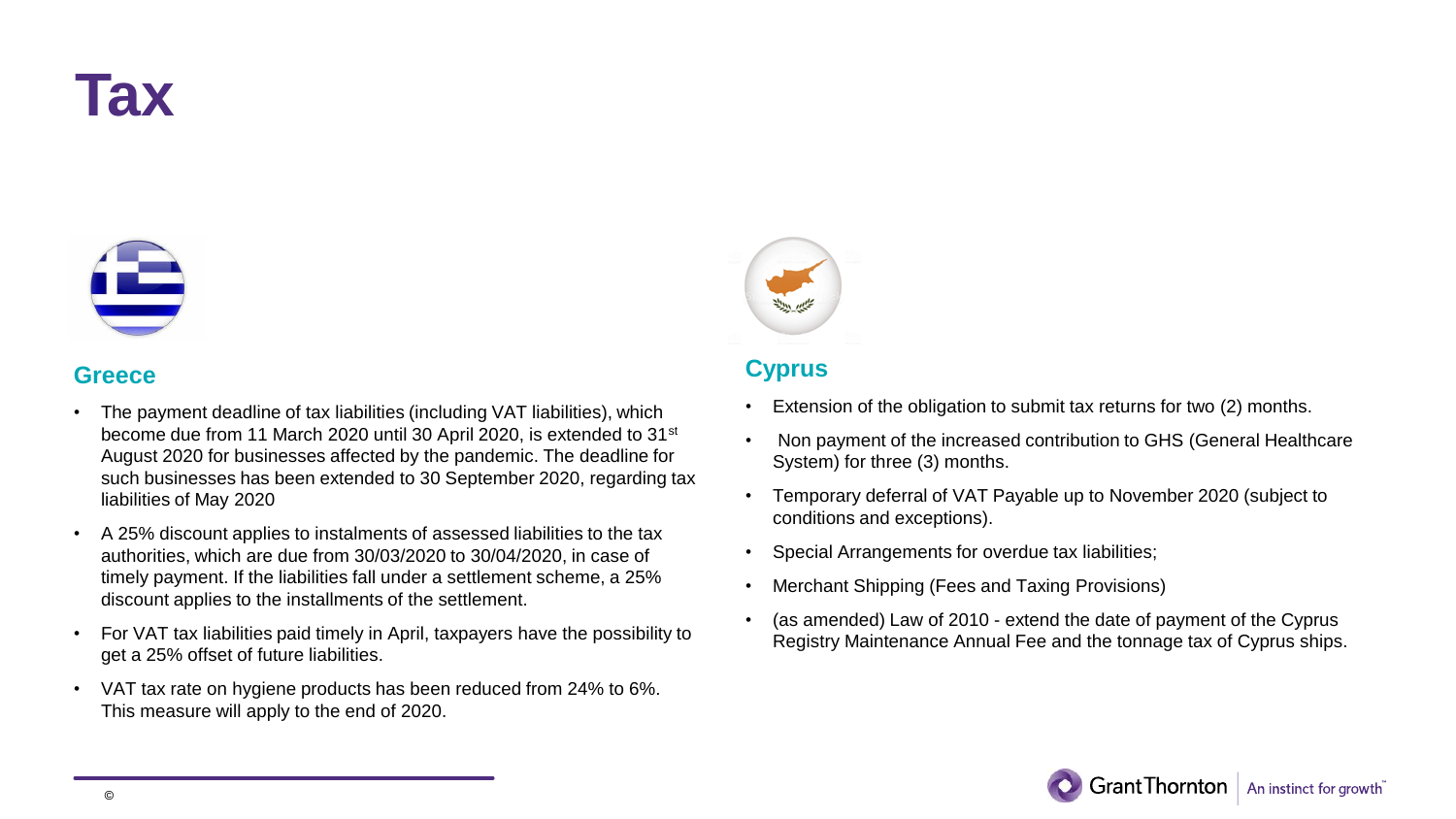



#### **Bulgaria**

- The deadlines to file annual tax returns under the Corporate Income Tax Act (CITA) and the Personal Income Tax Act (PITA) (only for individuals with business activities) for 2019 and to pay the taxes, including tax on expenses, are extended until 30 June 2020.
- The due advance CIT prepayments for 2020 shall be determined by a declaration until 15 April 2020, in case the enterprises did not file an annual tax return prior to 13 March 2020. The deadlines for payment of the down payments remain unchanged.
- The same deadline applies for usage of 5% discount when pre-paying the tax on real estate and/or vehicle for the whole year. The deadline for usage of 5% discount when filing the annual tax return under PITA and the term for additional payment of the due tax shall be extended until 31 May 2020.



#### **Turkey**

- The deadline of submission of the Withholding Tax (WHT) and Value Added Tax (VAT) declarations required by all taxpayers included in the shield package in April, May and June has been extended until the end of July 27, 2020.
- Payment periods of the taxes accrued based on these declarations were extended by six months and payments will be able to be made within the last week of October, November and December.
- The VAT rate for domestic air transportation is reduced from 18% to 1% for three months.
- According to the Tax Procedural Code Circular No. 125 published on 17 March 2020, the submission date of the income tax return for individuals and the first installment payment date of the same have been extended by the Revenue Administration until 30 April 2020.

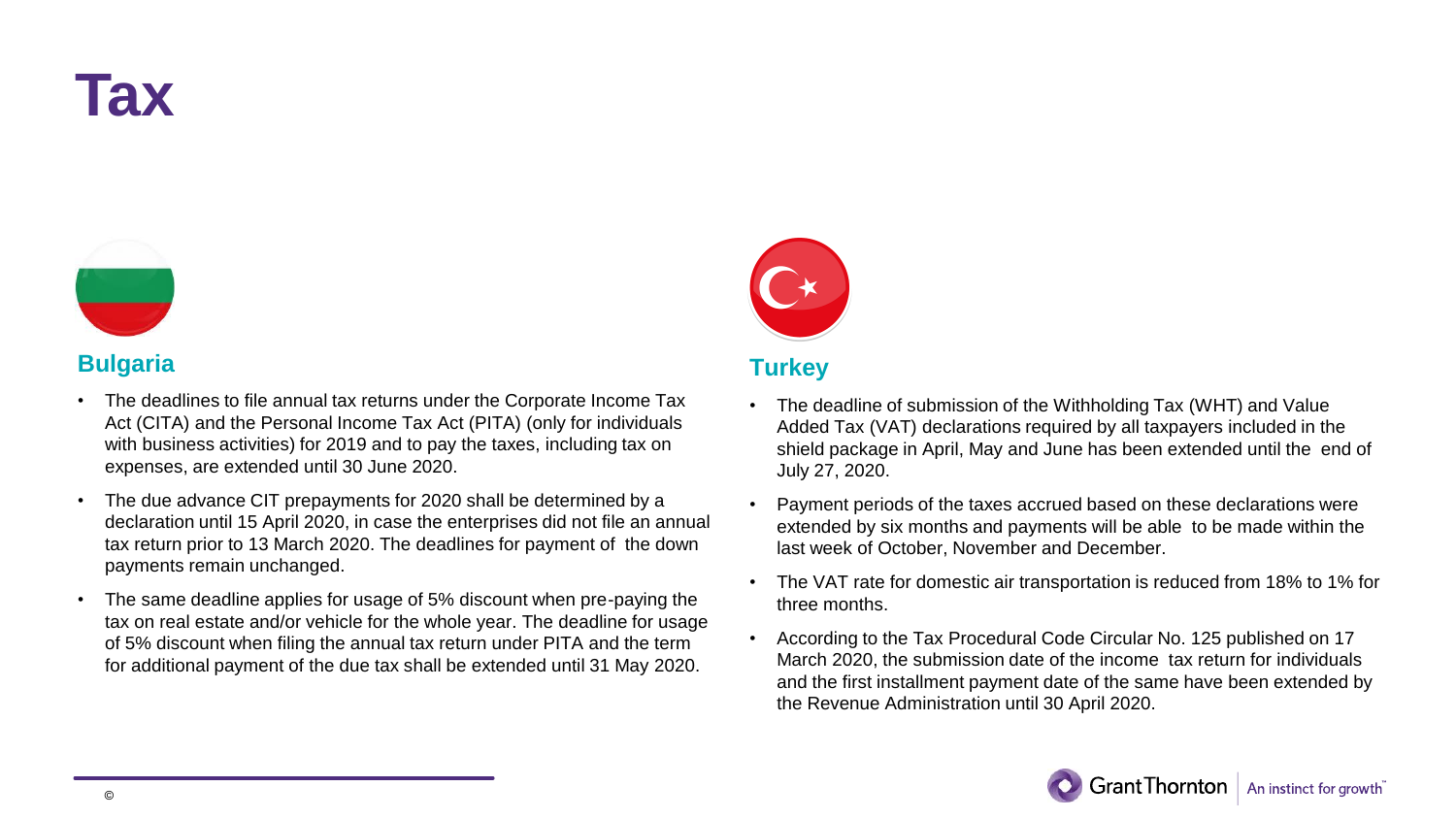### **Tax**



#### **Romania**

- 5% bonus for large taxpayers and 10% bonus for the others that pay the corporate income tax related to the 1st quarter of 2020 until April 25, 2020 (also applicable for taxpayers with a fiscal year different by the calenadr one).
- During state of emergency and 30 days after its termination, late payment interests and penalties will not be computed for the taxes and contributions not pauid at the due date (exception cases of criminal offence)
- During state of emergency and 30 days after its termination VAT exemption for importation of protective equipment / medical devices /equipment/ sanitary materials used in COVID-19.
- The payment for tax on buildings is postponed until 30 June 2020.



#### **Albania**

- Extension of deadline for submission of Personal Income Tax Return which is originally on 30 April 2020, is now set as at 31 July 2020.
- Extension on deadlines of the second and third quarter prepayment instalments in 2021, for taxpayers reporting annual turnover above Albanian Lek 14 million.
- For taxpayers reporting turnover of up to ALL 14 million, subject to income tax or simplified income tax prepayments are abolished for year 2020.
- The above-mentioned change does not apply to taxpayers who carry out economic activities in the field of banking, telecommunications, trade in pharmaceuticals, food, whose deadlines remain unchanged.
- Extension on deadlines for payment of income tax prepayments in 2021 for special sectors as tourism, loaned product processing (fason) and call centers .
- For taxpayers operating in Tirana, the payment of installments for local taxes and fees are postponed with two months.

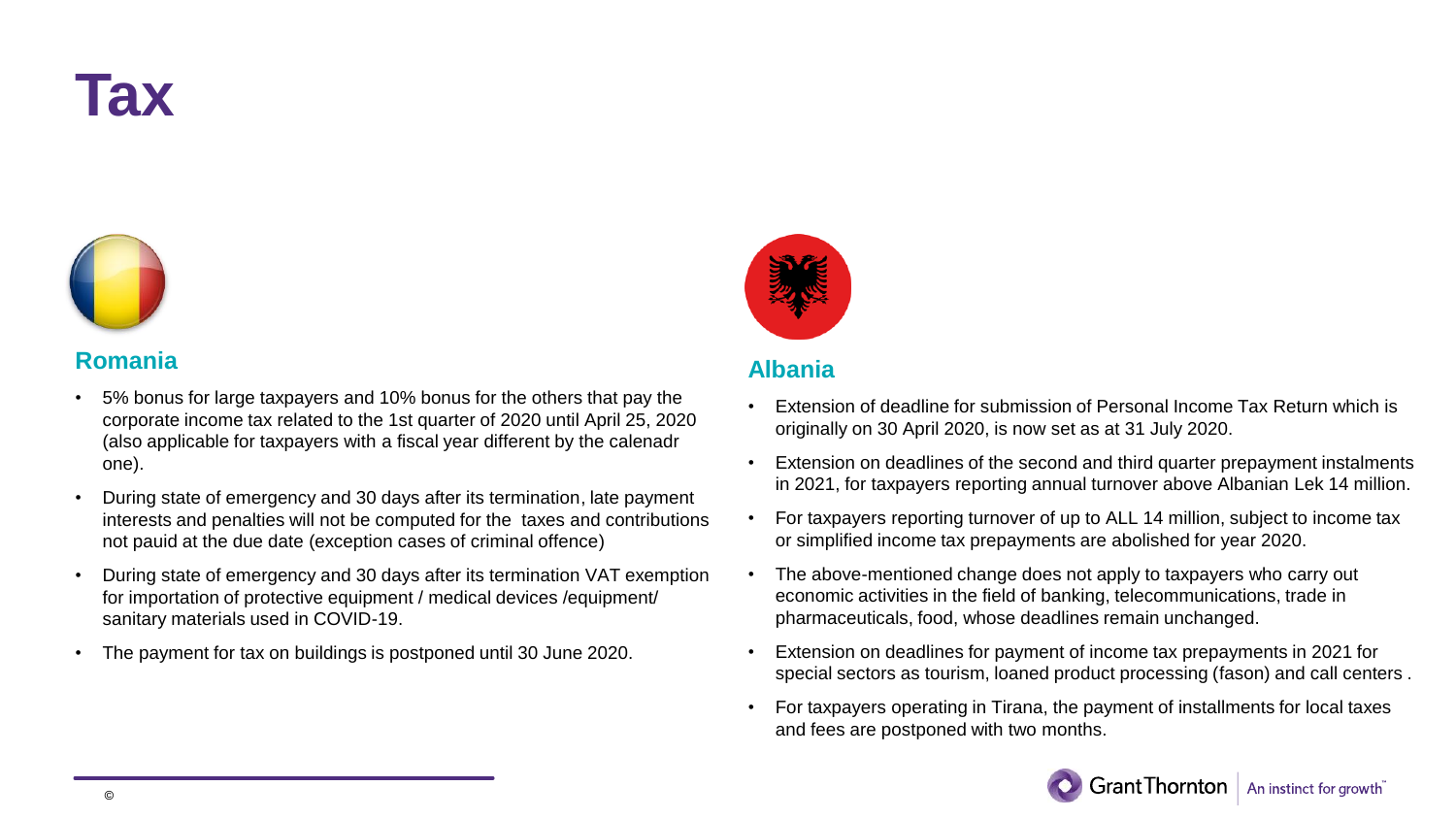### **Tax**



#### **Republic of North Macedonia**

- Personal income taxpayers, who earn income from self-employment and who have suffered losses in their operations due to the spread of coronavirus, are exempted from paying the amount of personal income tax advance payments for the months of March, April and May 2020.
- Exemption from advance payment of corporate income tax for the months of March, April and May 2020, for taxpayers who have suffered losses due to the spread of coronavirus.
- The activities that have a right to reduction are: catering, tourism and transport. The right to reduction also applies to other taxpayers who earn income from self-employment , and who have suffered damages in their operations due to the coronavirus.
- The amount of interest charged on the amount of more or less paid tax and secondary tax charges, for each day of delay, which will be applied during the duration of the state of emergency is 0.015% for each day of delay.

The deadline for submitting the tax return on the value added tax that is submitted on the form "VAT-04" and for payment of the value added tax for the tax period from April 1, 2020 to April 30, 2020 is postponed during the state of emergency. until May 31, 2020.

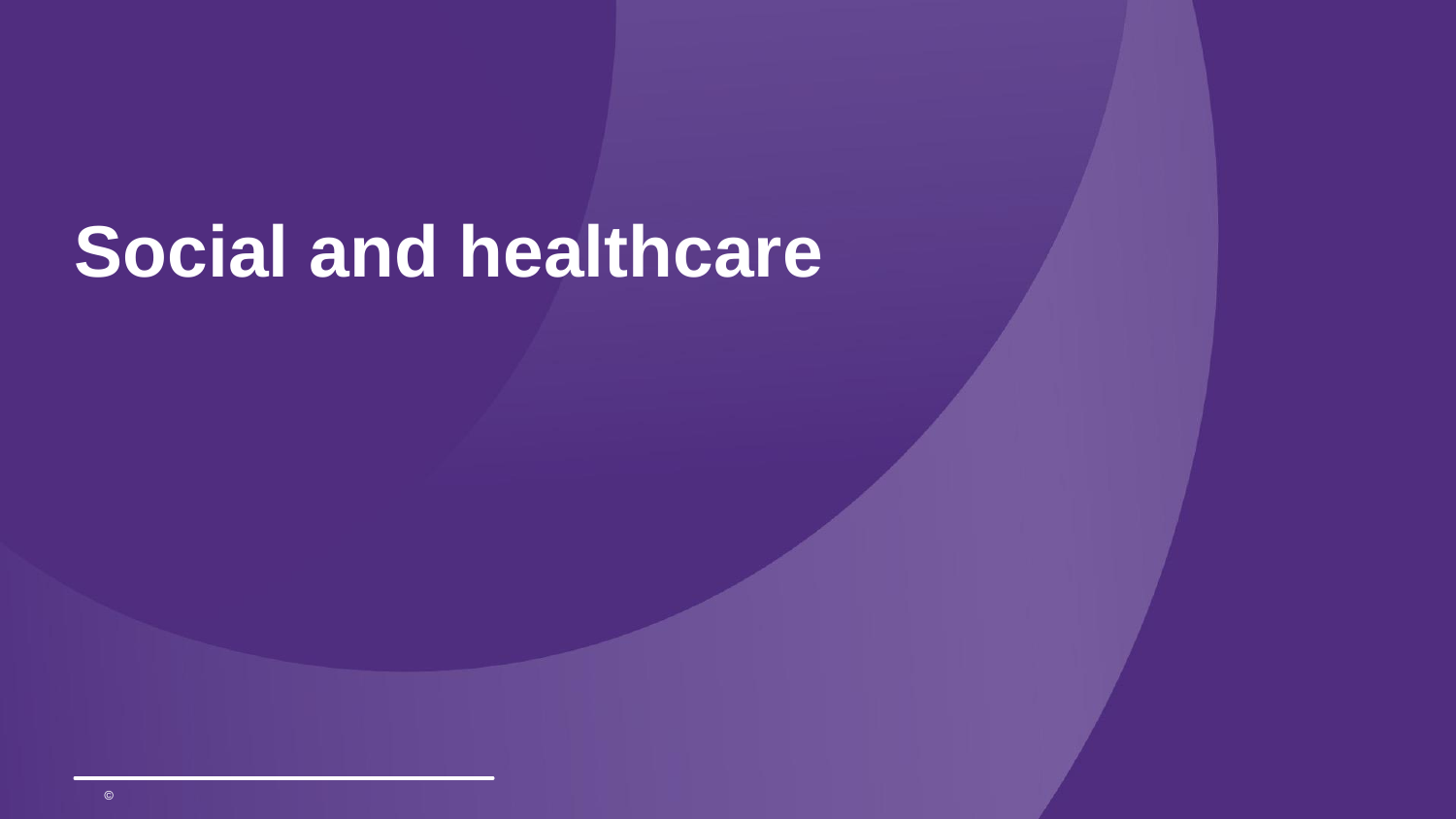

#### **Greece**

- Transport restrictions valid from 23rd March 2020 until June 2020.
- Special parental leaves for working parents.
- Special benefit and social security insurance for unemployed.
- A 25% discount for freelancers and self-employed persons in case of timely payment of social security contributions of months February and March 2020.
- Special provisions to receive remote healthcare services from a doctor.



#### **Cyprus**

- Special Sickness Benefit to employees of the private sector falling under certain categories.
- Special Leave to parents for the care of children up to the age of 15 years old due to the suspension of attendance in schools, public and private, in nurseries and childcare.
- Amendments to the Statutory Tenants Law. Any eviction process shall be suspended (and new eviction orders will not be issued) until 31 May 2020.
- Under special plans, businesses are restricted from employee lay-offs due to financial reasons throughout this period.
- Benefit for students remaining abroad during the Easter Holidays.

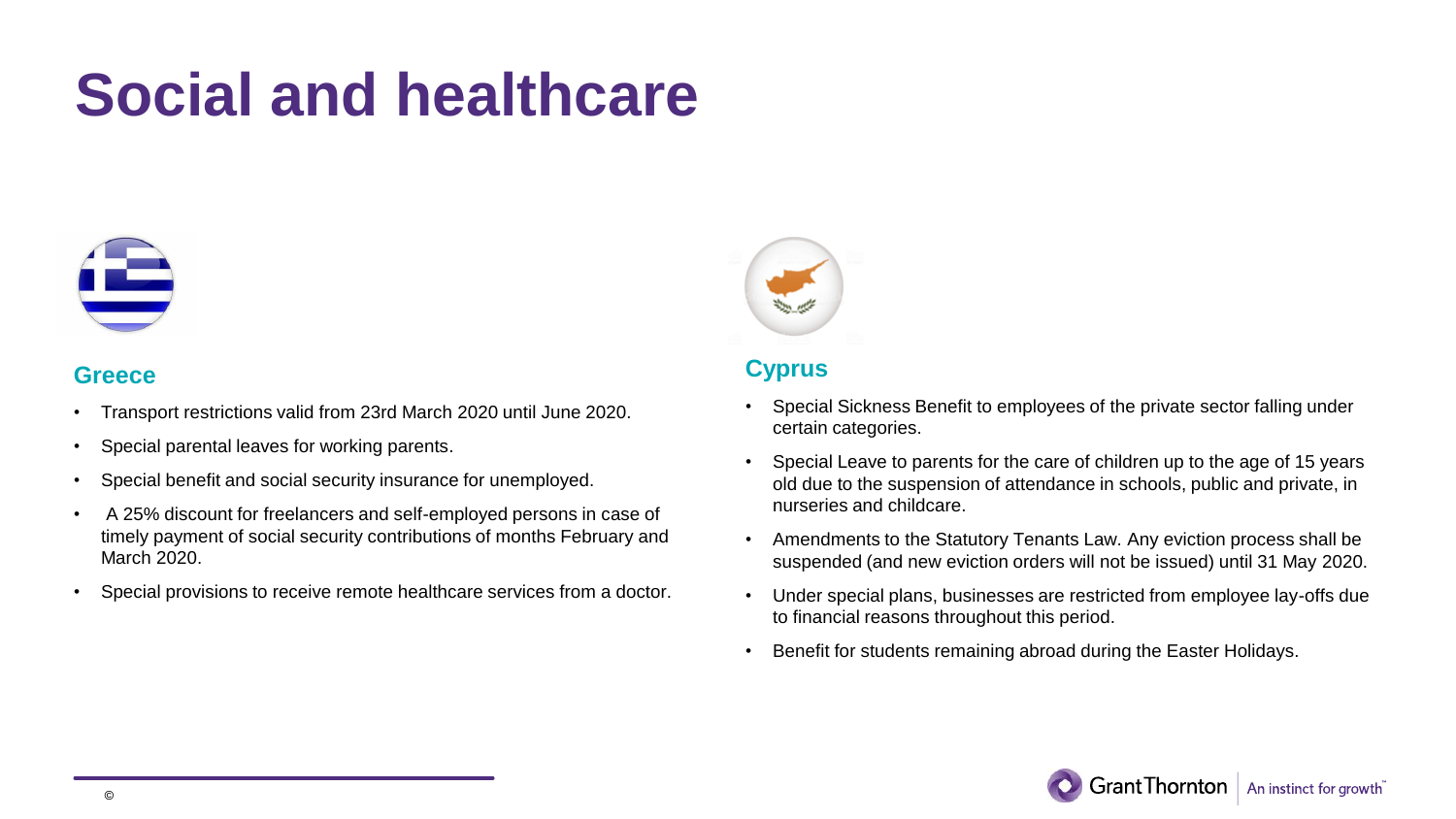

#### **Bulgaria**

- While the Act is in force, but for a period not exceeding three months, the National Social Security Institute will pay 60% of the insurance income and SSHIC of affected employees for January 2020 to employers who meet the criteria which are determined by an act of the Council of Ministers.
- In case the residence term expires for a foreigner with a long-term
- residence permit for residence in Bulgaria during the period of the state of emergency, he/she may apply for a continuation of residence within 14 days after the state of emergency is lifted. Furthermore, a foreigner who is a long-term resident and whose long-term residence permit expires during the state of emergency may enter the territory of the country without a visa within 14 days after the state of emergency is lifted.



#### **Turkey**

• The minimum retirement salary will be increased to TL1,500.

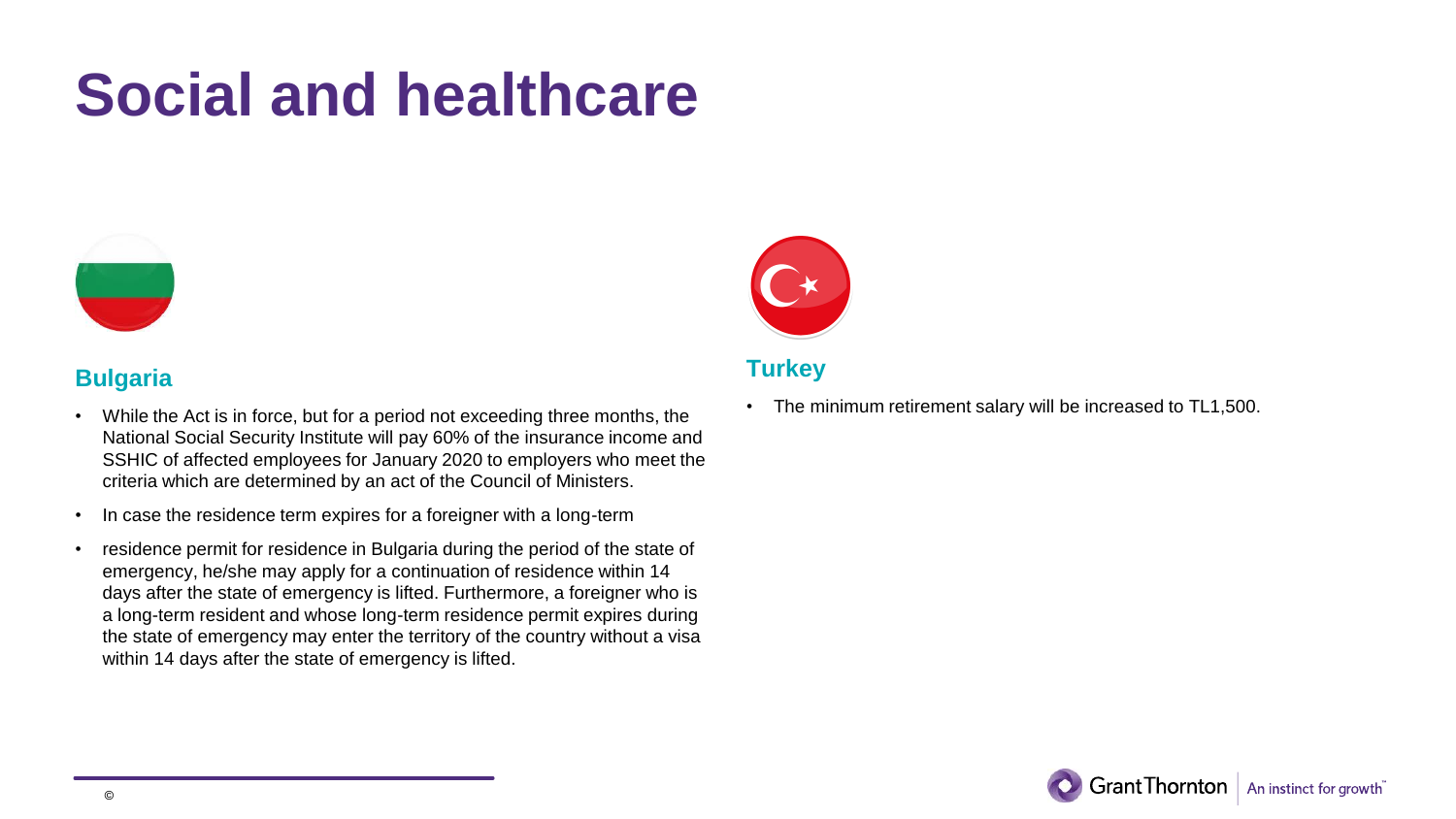

#### **Romania**

- Schools, all pre-university and university educational establishments will be closed.
- The prices for public utilities services, medicines and medical equipment, necessity goods or fuel could be capped at the level of the average price for last three months before the state of emergency declaration.
- All Romanian citizens who are infected with COVID-19 will benefit from treatment in the public health insurance system, free of charge, even if they are not insured according to the law.
- The settlement of the medical leave indemnity granted to the quarantined persons for COVID-19 will be carried out with priority.



#### **Albania**

- Citizens who lost their jobs due to the crisis will benefit a financial aid from the state at the amount of Albanian Lek 40,000.
- Starting form 13 of March, schools, all pre-university and university educational establishments have been closed.
- Public transport has been suspended.

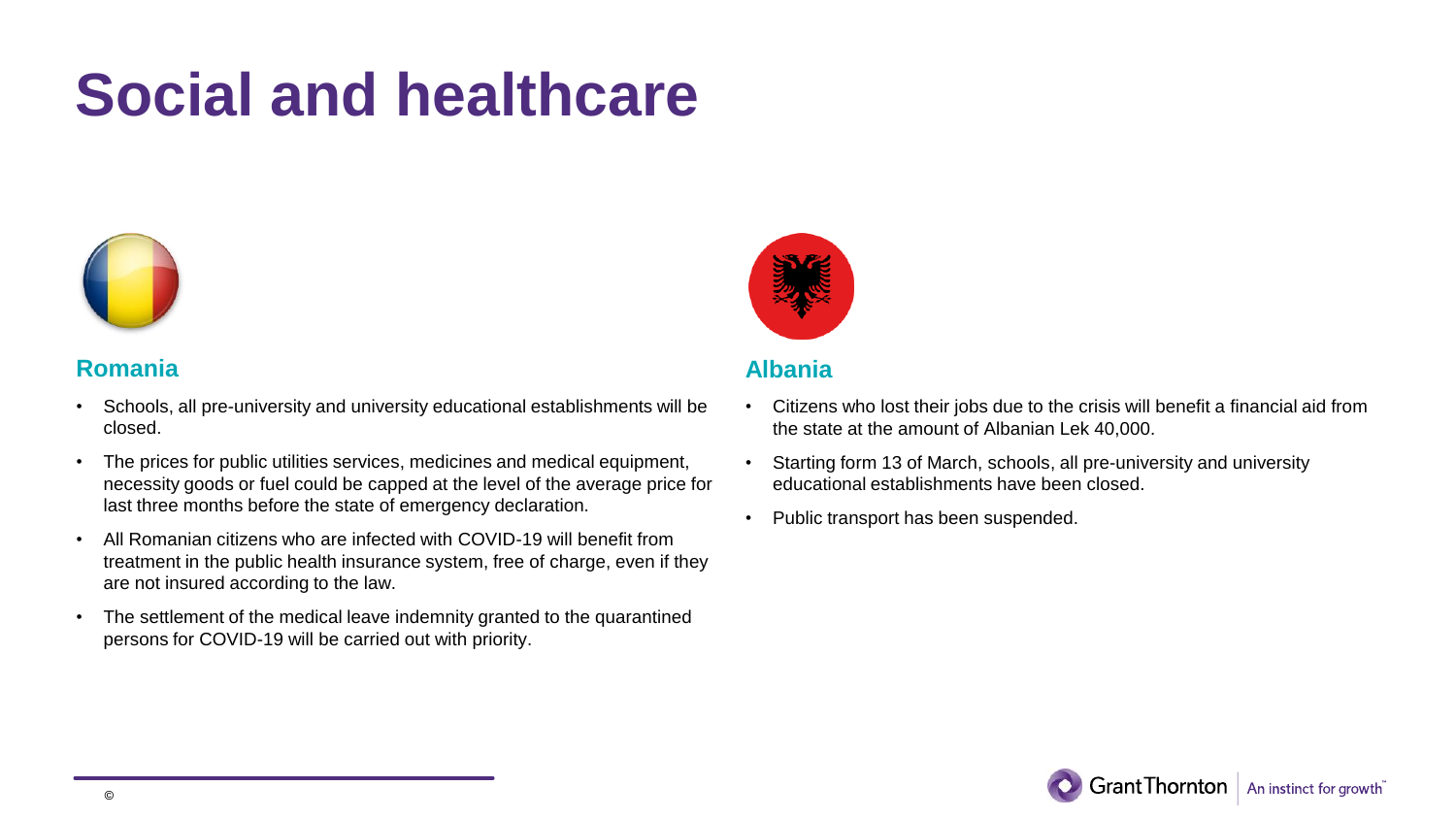

#### **Republic of North Macedonia**

- The employer is subsidized for each insured person for the months of April, May and June 2020, in the amount of 50% of the calculated contributions from compulsory social insurance by the taxpayer, not greater than 50% of the compulsory social insurance contributions calculated on the average gross salary per employee in the Republic of North Macedonia, according to the data of the State Statistical Office published for January 2020.
- For the citizens who lost their jobs due to the crisis, the state will pay a monthly salary of 50% of the average monthly net salary of the employee for the last 24 months.
- Freezing of the prices of basic products, medicines and disinfectants from the day of the declaration of the pandemic by the World Health Organization (WHO), as well as 100 percent exemption from customs duties for certain products.

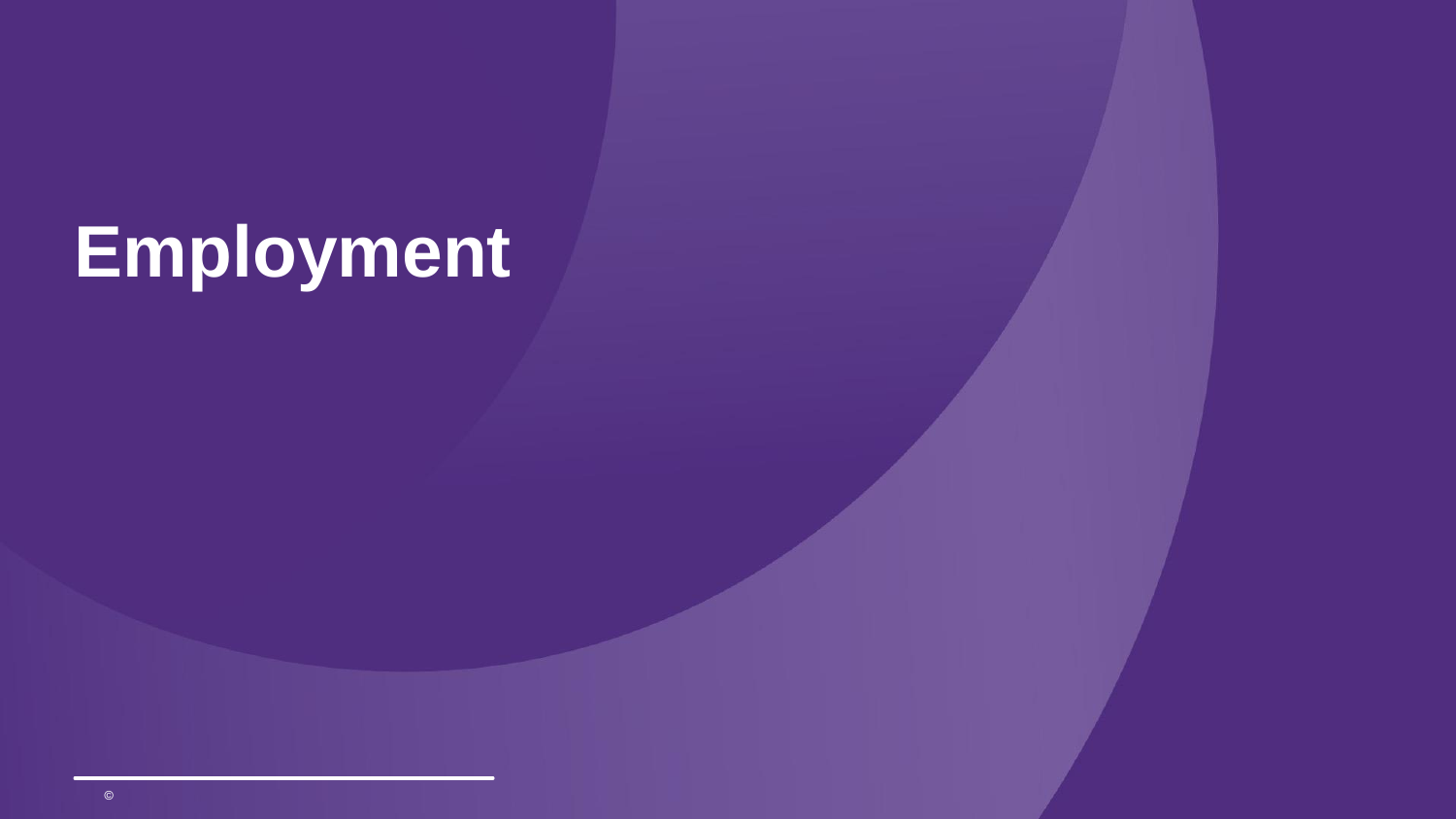

#### **Greece**

- Financial state benefit of 800 Euro for employees, whose employment contract has been suspended.
- Discount of 40% on rent for months March, April and May 2020 for primary residence leases under certain conditions.
- A special benefit of 600€ is granted to specific professionals (lawyers, doctors, engineers, accountants etc.).
- Possibility to continue operations by adopting an alternative organizational plan, such as by operating the business with safe operation staff. The employer may decide by himself to employ half of the personnel for two weeks per month.
- Possibility to transfer personnel to other companies of the same group.



#### **Cyprus**

- Special Sick leave allowance benefit for workers who belong to vulnerable categories as published by the Ministry of Health and must be absent from work.
- Special Scheme for Self Employed Workers who have fully or partially suspended their operations.
- Special Benefit Scheme for Self Employed, who have suspended (or partially) their operations (on the basis of Order issued by the Ministry of Health and relevant decisions of the Council of Ministers). Weekly benefit will equal to 60% of the weekly insurable earnings.

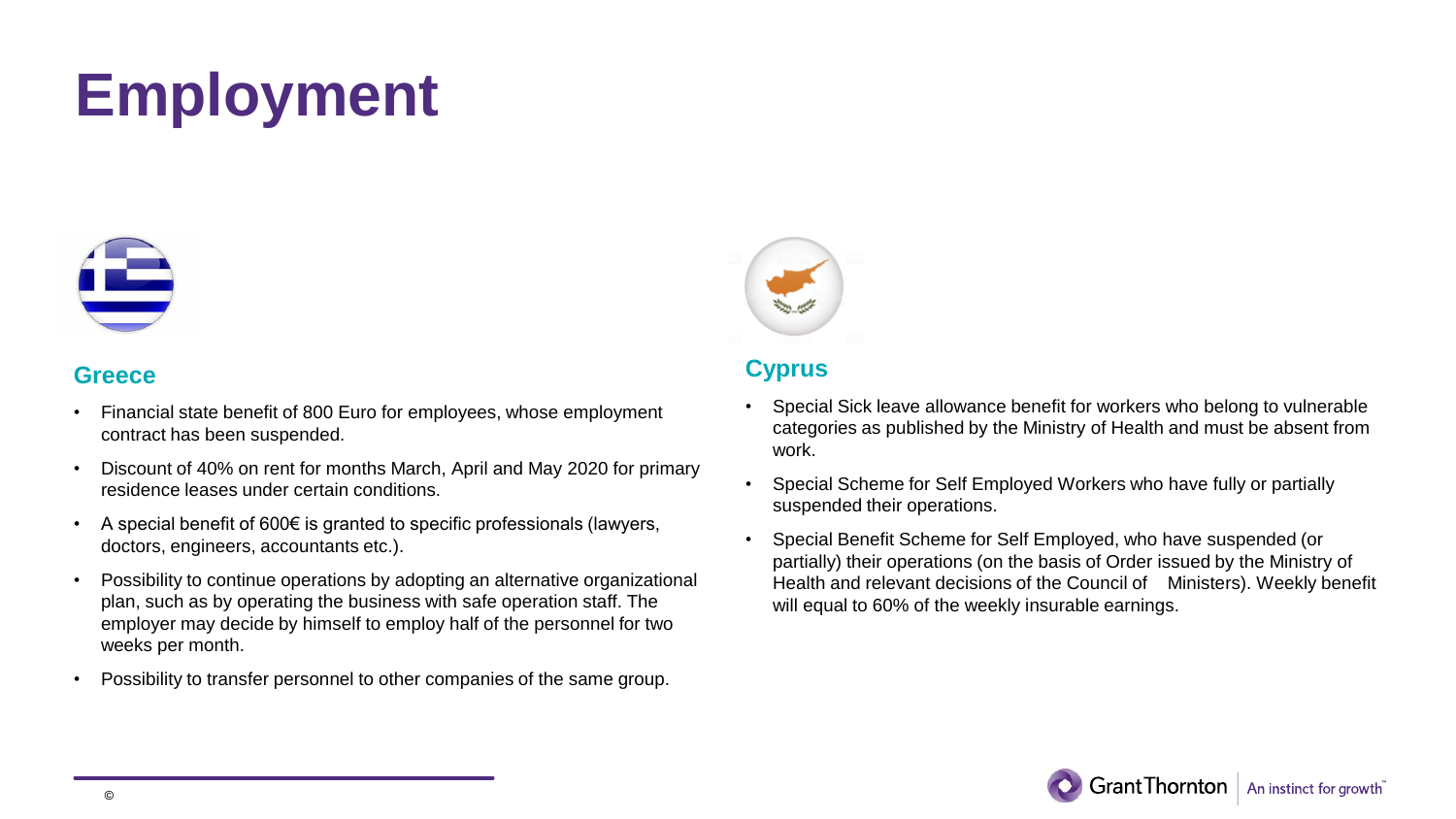

#### **Bulgaria**

- Employers may grant up to one-half of the paid annual leave without the consent of their employees or workers. Employers may issue an order to assign work from home or telework to their workers and employees without their consent.
- The employer may establish in the enterprise or its unit a part-time work for the full-time employees and workers for the whole or part of the state of emergency period.
- In the event of a state of emergency, the employer may issue an order to suspend the work of the entire, or part of, the enterprise or of individual employees for the whole, or part of, the period (until the state of emergency is lifted). The employer is obliged not to admit the employees or workers to their workplaces for the period determined in the order. In such cases, the employee is entitled to his gross remuneration.



#### **Turkey**

- The Short Work Allowance will be implemented, and the processes required to benefit from it will be facilitated and expedited. Thus, while temporary income support to the workers in the workplaces that suspend their activities will be provided, the cost to the employers will also be reduced.
- Minimum wage support will be continued, and it will be ensured that the flexible and remote working legislation becomes more effective.

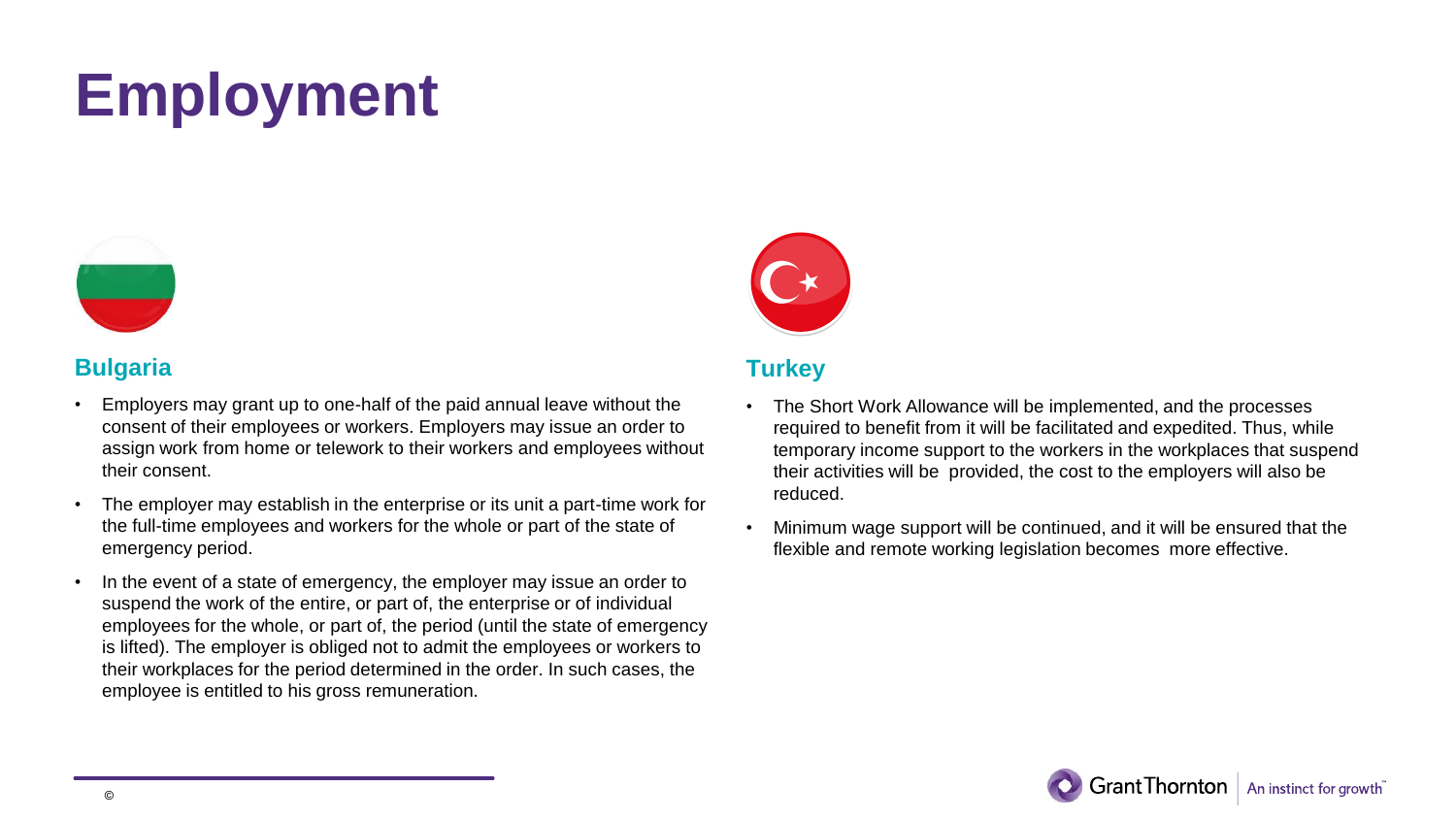

#### **Romania**

- During the technical unemployment, the allowances that the employees receive (at least 75% of the basic salary corresponding to the job occupied), are covered by the state (capped to 75% of the average wage on national economy).
- Employees from strategic sectors (e.g. army) where work from home is not possible will benefit from salary increases.
- The collective labour contracts maintain their validity during the state of emergency.
- Employees infected with Covid-19 benefit from sick leave allowances without condition of previous insurance period.
- Employees are entitled to be paid free days for the supervision of their children in the situation of temporary closure of the educational units.



#### **Albania**

- Employees working at taxpayers reporting annual turnover up to Albanian Lek 14 million that directedly have been affected, will benefit special salary at the amount of Albanian Lek 26,000 for March, April and May.
- Employees, which their work contracts have been terminated before 10th of April, will benefit financial assistance at the amount of Albanian Lek 40,000.
- Employees working at taxpayers reporting annual turnover up to 14 million that not directedly have been affected, will benefit financial assistance at the amount of Albanian Lek 40,000.

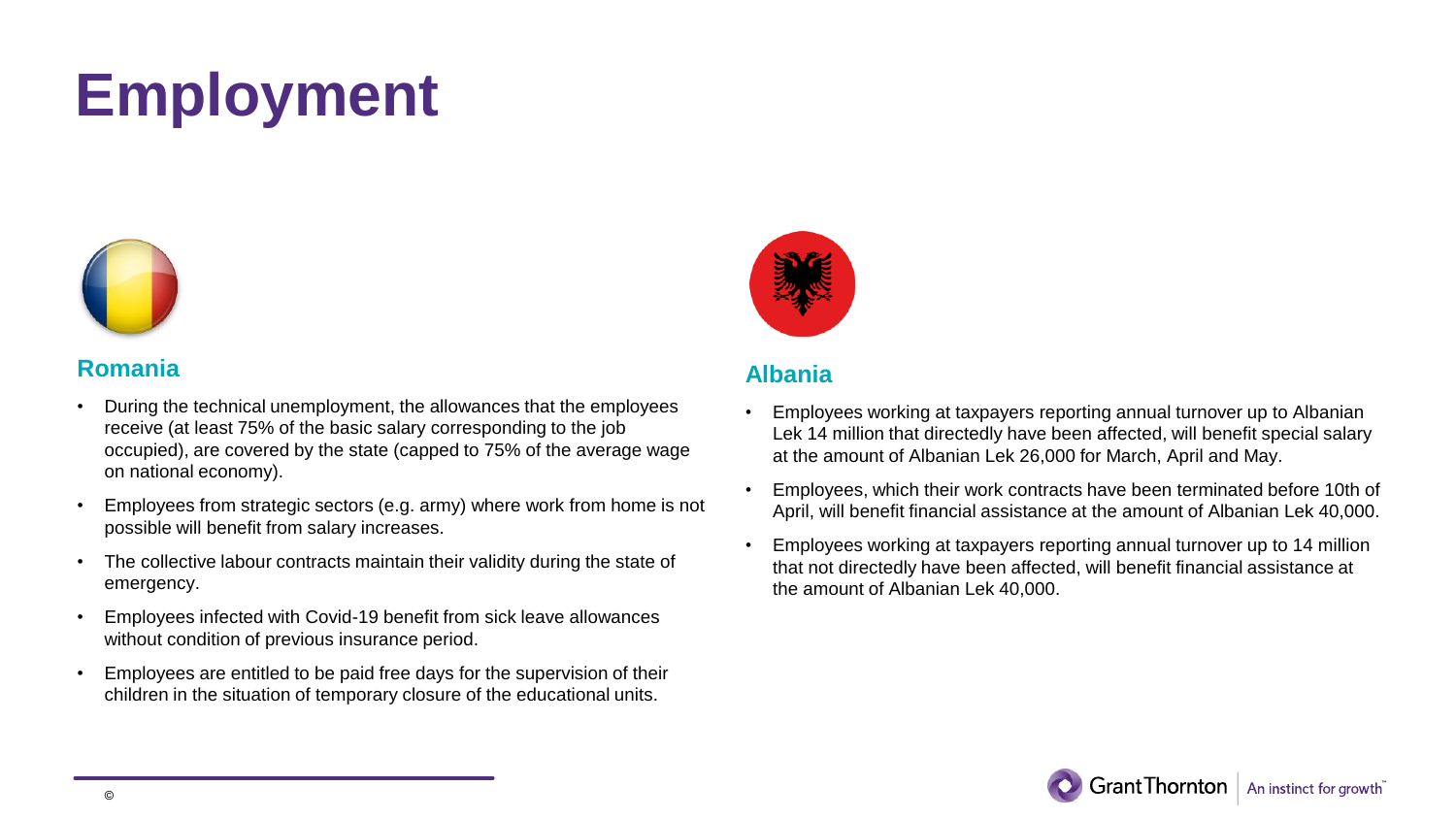

#### **Republic of North Macedonia**

- The subject of the financial support intended for the Private Sector affected by Covid-19 is the payment of workers' salaries to the employer for the months April and May 2020, in the amount of up to 14,500 denars per month per employee.
- For the employees employed in the private sector covered by the temporary measures for protection against the spread and prevention of Coronavirus COVID-19, the unused part of the annual leave, i.e. the unused annual vacation leave from the 2019 calendar year, to be used until 31 May 2020, i.e. the part of the annual vacation leave for 2020 year which must be used for two consecutive working weeks, employees to use until 30 June 2020.
- The payment of rent on social housing will be postponed for all users, i.e. the payment of rent will be postponed for the citizens.
- Payment of financial resources for the months of April and May 2020, in the amount of 14,500 denars per month for the natural self-employed- applicant for financial support.